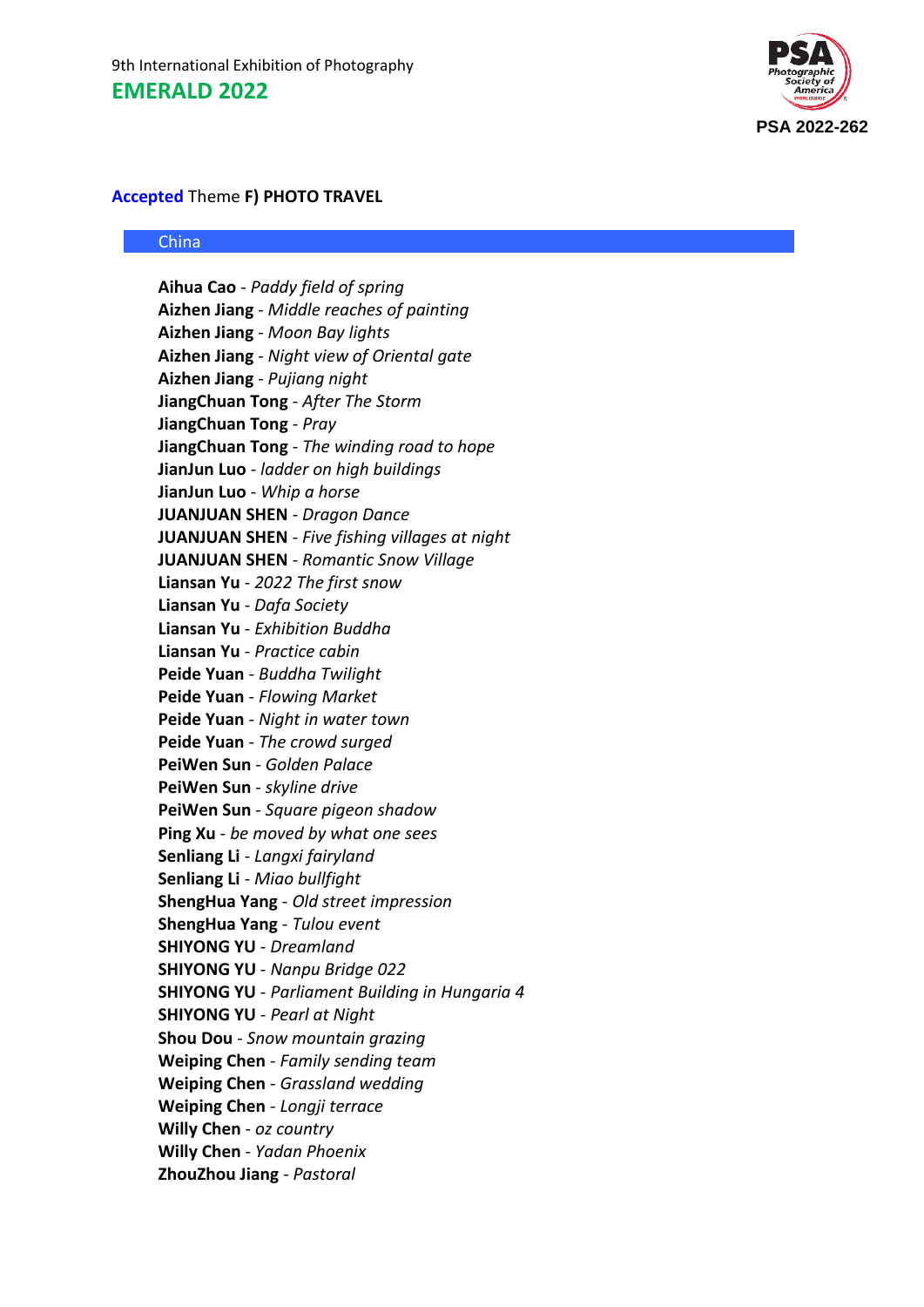9th International Exhibition of Photography **EMERALD 2022**



**ZunHui Lei** - *Ceylon fish girl* **ZunHui Lei** - *Pastoral*

#### England

**Brian Swinyard** - *Kinderdijk* **Brian Swinyard** - *The Bund Waterfront Shanghai*

#### Hong Kong

**Arnaldo Paulo Che** - *Buddhist Academy 7* **Arnaldo Paulo Che** - *Great Wall 8* **Arnaldo Paulo Che** - *Jump over the devil fire 7* **Arnaldo Paulo Che** - *Morning shadow 2* **Chi Fun Fanny Ng** - *Sunrise over Bagan* **Wai Yee Benny Wong** - *Terraces 224*

## India

**AJIT HUILGOL** - *The monastery*

Indonesia

**ajar setiadi** - *Before planting tradition 3282* **ajar setiadi** - *Center of Jakarta*

## **Italy**

**Massimo Tommi** - *Florence View*

## Malaysia

**Chiong Soon Tiong** - *Seaweed Farm Xiapu*

## **Malta**

**Gottfried Catania** - *Venice Regata 7*

## Saudi Arabia

**Amani Alqahtani** - *Colors Art* **Amani Alqahtani** - *Contentment*

South Africa